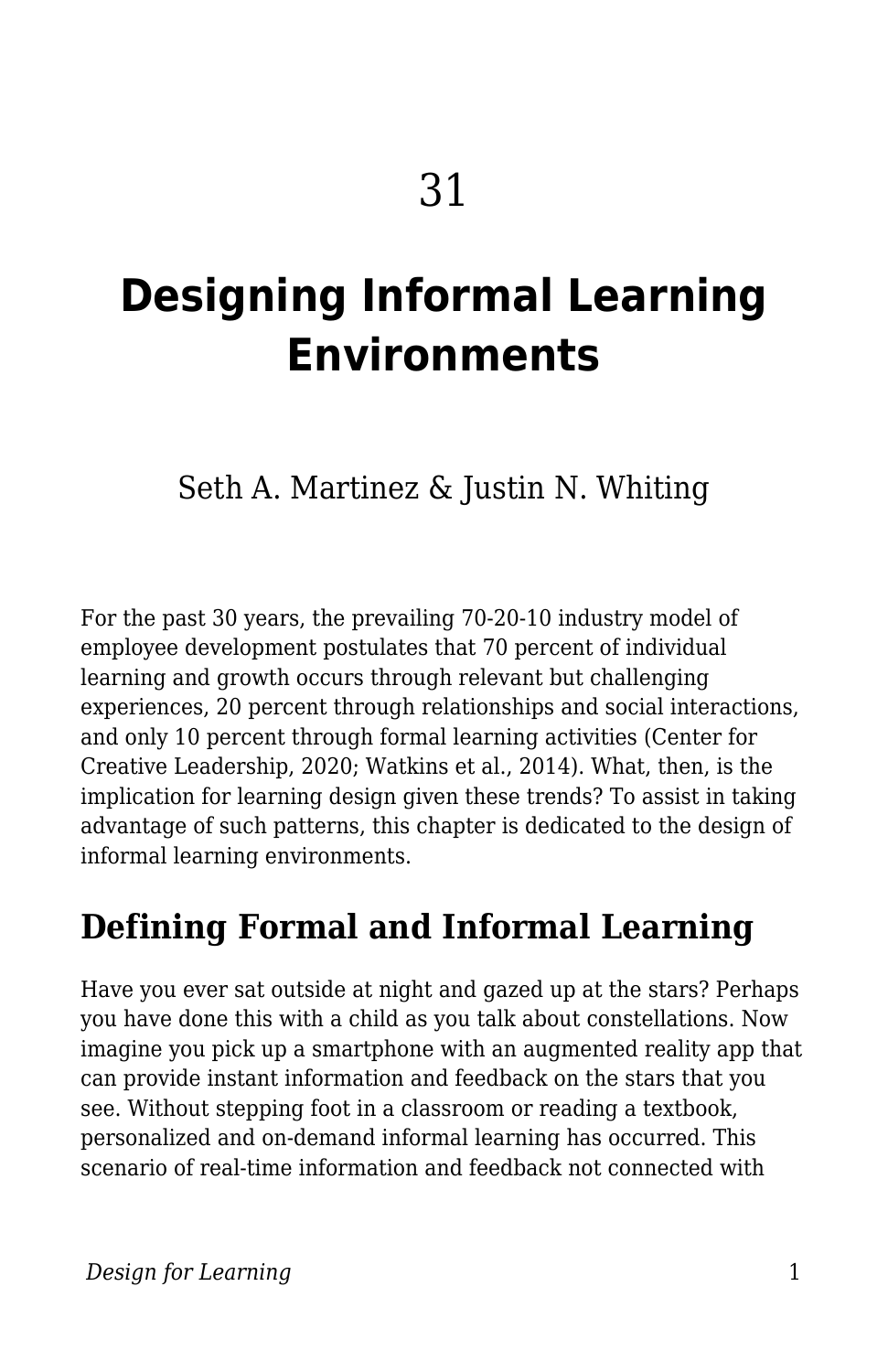any formal setting is one example of informal learning.

According to TrainingIndustry.com, formal learning refers to "a type of learning program in which the goals and objectives are defined by the training department, instructional designer, and/or instructor." Informal learning can be defined as the pursuit of any knowledge, skill, or understanding that occurs outside a formal or non-formal learning event, such as a classroom, training facility, or eLearning course (Dirksen, 2015). Informal learning includes family discussions at home, Googling a topic on the Internet, seeking advice from a colleague, visits to museums, and other everyday experiences (Livingstone, 1999; Bell, 2009). Informal learning has shown to be effective across many contexts (Allen, 2004; Bell, 2009; Miller et al., 2008), especially in work environments (Carliner 2012). Examples in the workplace include "brown bag" learning, like [Talks at Google;](https://talksat.withgoogle.com/) the [Boeing Leadership Center,](https://www.boeing.com/news/frontiers/archive/2006/august/cover.pdf) which devotes an entire portion of the learning path to an open-ended, unstructured mentoring program; and [GE's Crotenville training](https://jobs.gecareers.com/global/en/crotonville), which is famous for the shadowing and rotation program that was created precisely to take advantage of the informal learning that occurs between a novice and an expert.

In trying to delineate formal and informal learning, it may also be helpful to consider the formality of instruction on a scale. Sefton-Green (2004) stated that informal learning is used quite loosely to describe many kinds of learning that occur outside of schools or other formal settings. Rather than pointing to a specific definition for informal learning, he proposed that learning environments be evaluated on a scale from informal to formal on two criteria: (1) organization of the curricula and (2) the setting, as seen in Figure 1.

#### **Figure 1**

*Evaluating Learning Environments*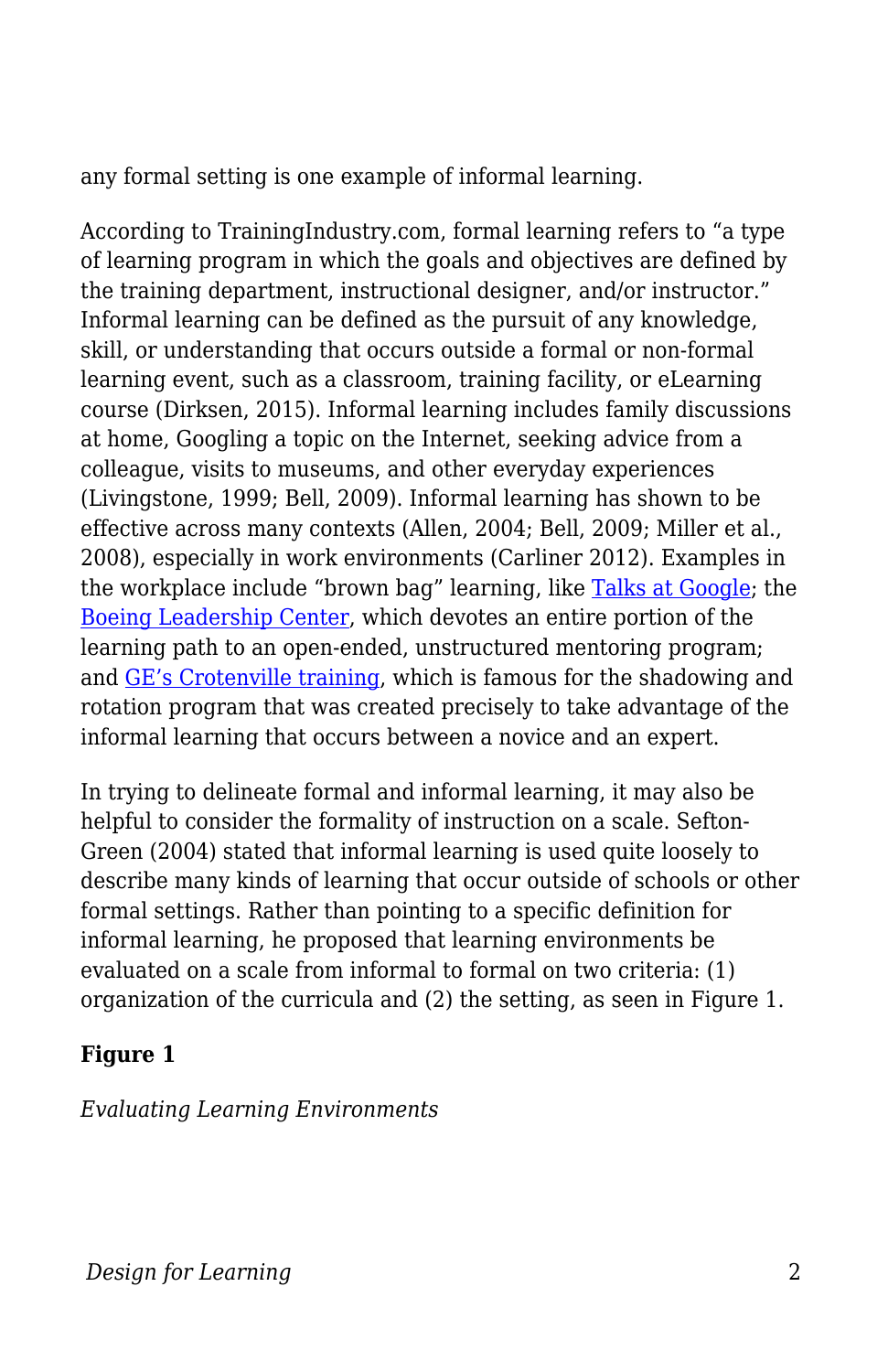

If we use this as a guide to identify informal learning spaces, we can determine not only if a learning environment is formal or informal, but we can see where it might sit on this spectrum. For example, schools have traditionally been highly formal on both the setting and the curricula. But recent growth of online/virtual schools may still be formal and highly structured in terms of the curricula, while the setting may be in someone's own home and on their own time schedule. Similarly, workplaces are using more informal newsletters, podcasts, wikis, or informal professional development, rather than formal, in-person training meetings, or assigned computer-based training.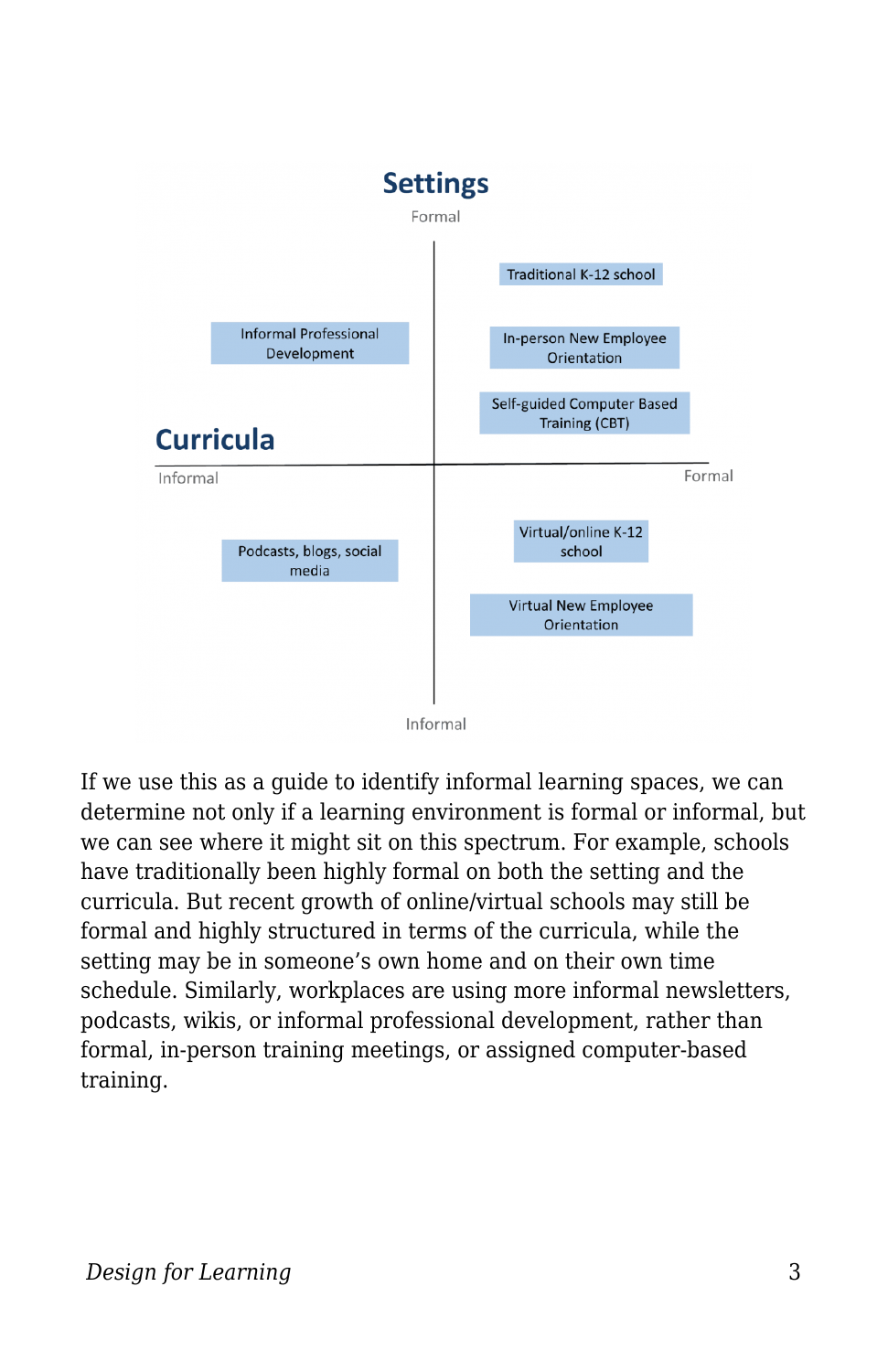# **Designing for Informal Learning**

With informal learning now defined, the focus of this chapter shifts to four principles that are effective guides to consider when designing environments conducive to informal learning.

#### **Principle 1: Provide Learners a Choice in Their Learning**

Instructional designers should deeply consider how learners are going to interact with content. For teachers and professors developing a syllabus, allowing the learner a choice in their learning experience can have a direct link to intrinsic motivation (Cordova & Lepper, 1996). Consider providing several options for a midterm assignment and allow the learner to decide which assignment looks most relevant to them. Or, rather than assign a topic for a project, allow the learner to submit a proposal of a topic of personal interest.

In a corporate setting, developers can provide a list of possible related topics, and only require mastery of one. Consider curating a library of resources in various media such as video, image, text, audio (podcast), self-guided modules, and then allow learners to decide how to gain mastery of the topic. Even in instances where there is a more strict set of regulations (e.g. compliance) that must be covered, there are options to allow the learner some control over their learning. For example, consider presenting the content not in a linear way, where the learner proceeds from topic A to topic Z, but instead allow them to choose the order of topics they may want to go through first. Instead of a bulleted list or outline in a computer module, consider a more visual layout where they can choose the order from a group of topics.

Museums have long been an excellent example of providing learners with a choice in their learning experience. While museums may provide courses, scripted tours, and other formal learning experiences, for many, museums are open spaces that encourage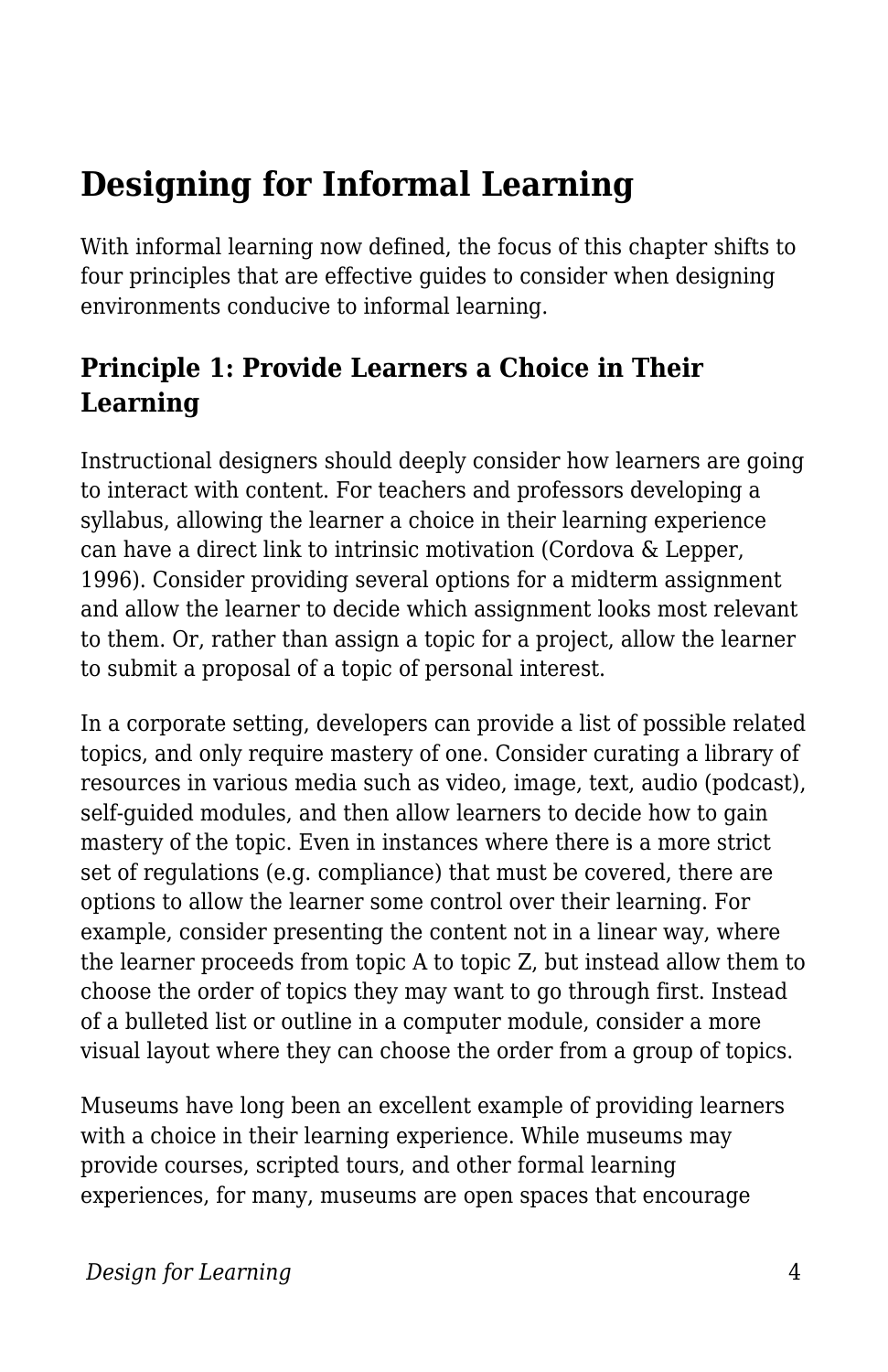exploration and even learning through failure (Simpson et al., 2019). Museum educators carefully plan out displays, flow of the rooms, and many other factors to create fun and engaging environments. Learners in a museum choose where they go, how long they interact with a specific exhibit or section, and generally do not have many constraints.

#### **Principle 2: Design for Collaboration, Idea Sharing, and Peer Interaction**

While teamwork, collaboration, and group projects are all components of formal learning, informal learning is also well suited to benefit from social interaction. Albert Bandura argued that "most human behavior is learned observationally through modeling: from observing others, one forms an idea of how new behaviors are performed, and on later occasions this coded information serves as a guide for action" (p. 22, 1977). Further, Lev Vygotsky maintained that social learning consists of learning through social interaction (1978).

When more specific knowledge is needed by an individual, a personalized informal experience in the form of coaching or mentoring will allow a novice to learn directly from an expert. A learning experience that centers on group work and peer interaction will invite informal learning to take place as individuals pose questions to and receive answers from their teammates and colleagues. To do this, consider assigning group tasks or projects, or posing problems that require multiple individuals to complete. A technique to take advantage of the unscheduled nature of informal social learning is to design a wiki or forum system that leverages the knowledge of the community in a socially constructed manner. Lastly, an emerging trend in informal learning is *microlearning*-small learning units such as text phrases, photos, or audio snippets $\lceil$ and its associated affordances for instructional designers (Giurgiu, 2017). For the specific principles of microlearning design, see Zhang and West (2020).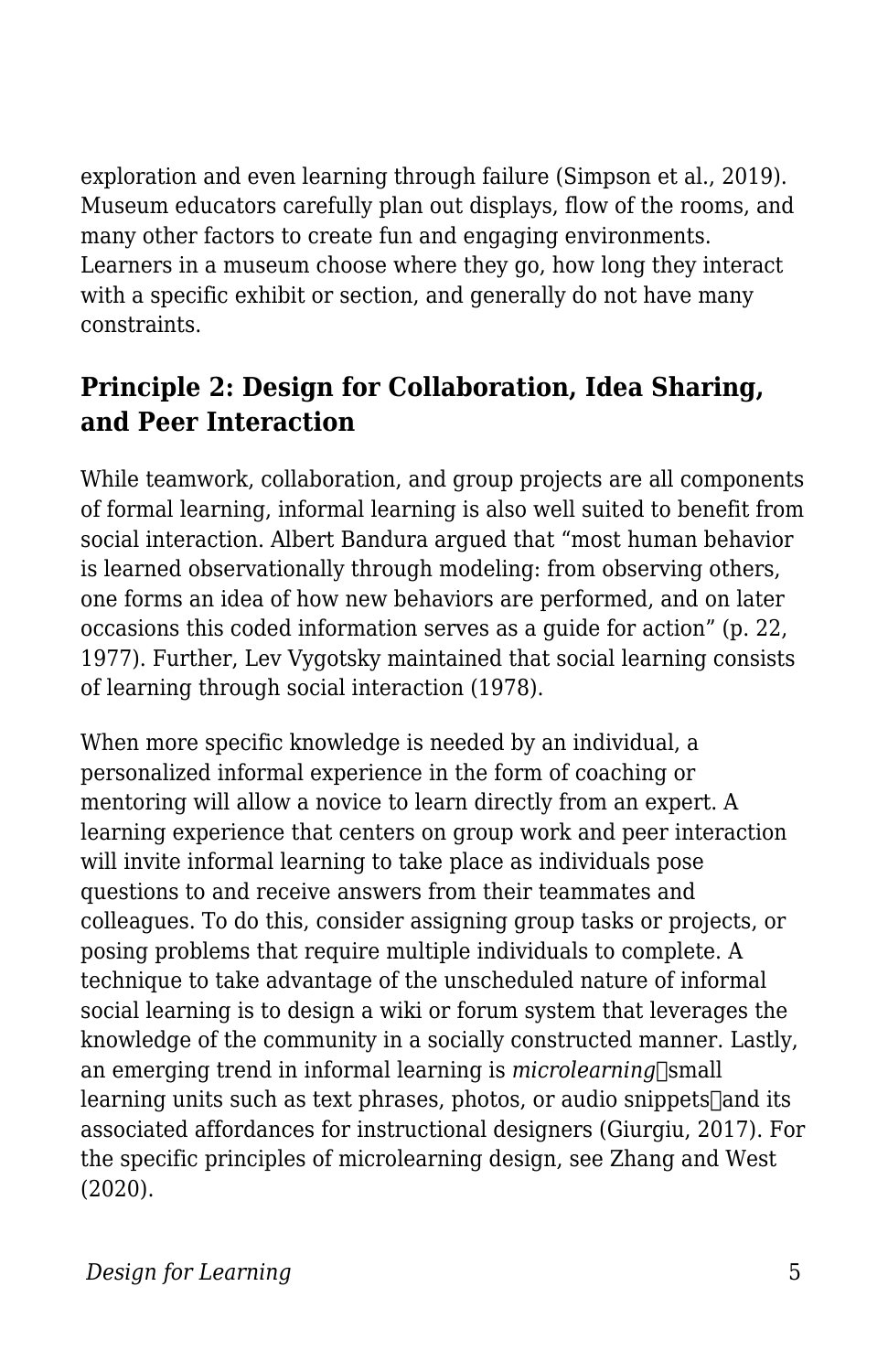#### **Principle 3: Leverage the Benefits of Constructionism and Project-Based Learning**

Constructionism and project-based learning are two additional areas where we can design informal learning opportunities. With constructionism and project-based learning, learners typically become active participants in the experience and learn organically as they work through a challenge. Designers working to implement informal learning principles can include opportunities for exploration and creation. Many businesses have implemented innovation centers or creativity labs where new ideas can be tested and prototyped. For example, Pixar fosters innovation and encourages their employees to develop new skills through their Pixar University. As part of the "university," employees can sign up for free classes in painting, ballet, or sculpting. Additionally, Lowe's Home Improvement company has created innovation labs where employees reimagine how to help customers using augmented reality to plan virtual home renovation projects. Allowing learning through experimentation and failure can lead to better quality products and services (see April 2011 issue of [Harvard Business Review](https://hbr.org/archive-toc/BR1104)).

A recent trend in schools, communities, museums, and even healthcare, is the rise of makerspaces. Makerspaces provide a physical space where many forms of constructionist and project-based learning may occur (Peppler et al., 2016). [Maker Faires](https://makerfaire.com/maker-movement/) have been promoted and popularized by *Make Magazine* and other organizations around the globe. The effort to overcome constraints can often lead to creativity in these spaces (Stokes, 2005). In a makerspace, learners may be mentored by another individual on how to use a machine such as a 3D printer or laser cutter. Often, small groups may work together to prototype and test ideas.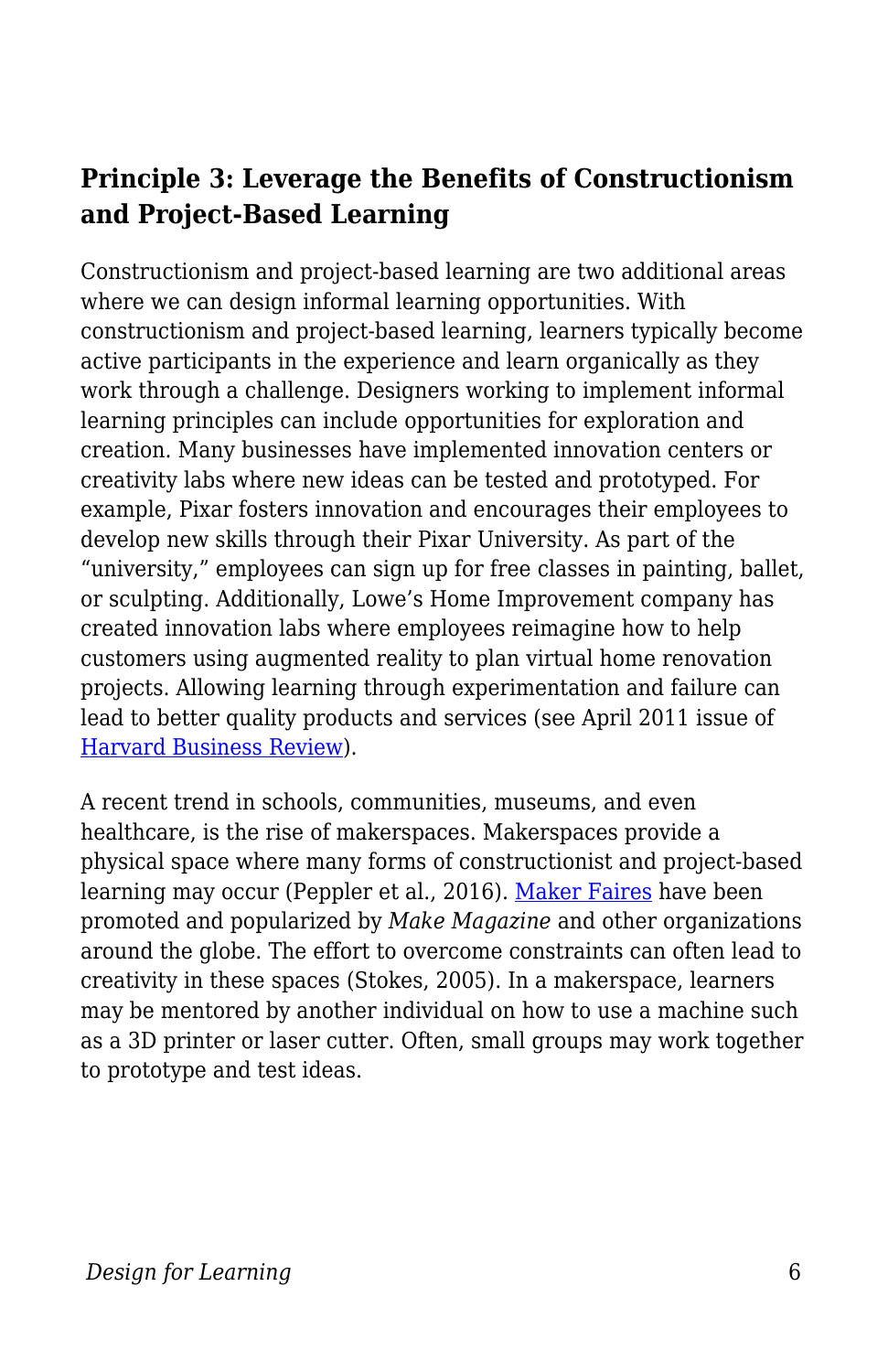#### **Principle 4: Leverage the Benefits of Gamification and Playful Competition**

Playful competition and gaming are proven mechanisms for increasing learner engagement (Steinkuehler & Squire, 2014). While the principle holds for formal learning, it is particularly effective in designing informal learning environments. Gamification is "a relatively recent term that describes using game thinking and game mechanisms in nongame contexts to engage users (Deterding, 2013)" (Steinkuehler & Squire, 2014, p. 389). The key criteria for an effective gamified design are exploration, immersion, socialization, and competition.

To design for exploration, it is important to design an experience that does not necessarily have a single path toward a solution. This allows the learners to truly discover, explore, make mistakes, and iterate. To design for immersion, it is important that the challenge be such that the only way to solve the problem is with dedicated, focused time, over an extended period. For example, learners can (a) build or produce an artifact from scratch, (b) solve a problem that requires the synthesis and application of multiple concepts simultaneously, (c) give or receive feedback to or from peers or experts where they must refine their work as part of the final solution, or (d) some combination of all three. (Socialization is discussed in Principle 2 above.) To design for competition, it is helpful to consider something that determines one or multiple winners. Challenges with levels, simulations, scoring, badges, and leaderboards are features of competition that you can incorporate into your design.

## **Designing for Informal Learning at Adobe**

In late 2016, the Adobe CTO set forth a new charge: to upskill all software engineers (SWE), of which there were approximately 6,000 globally, in the machine learning (ML) discipline. To accomplish this,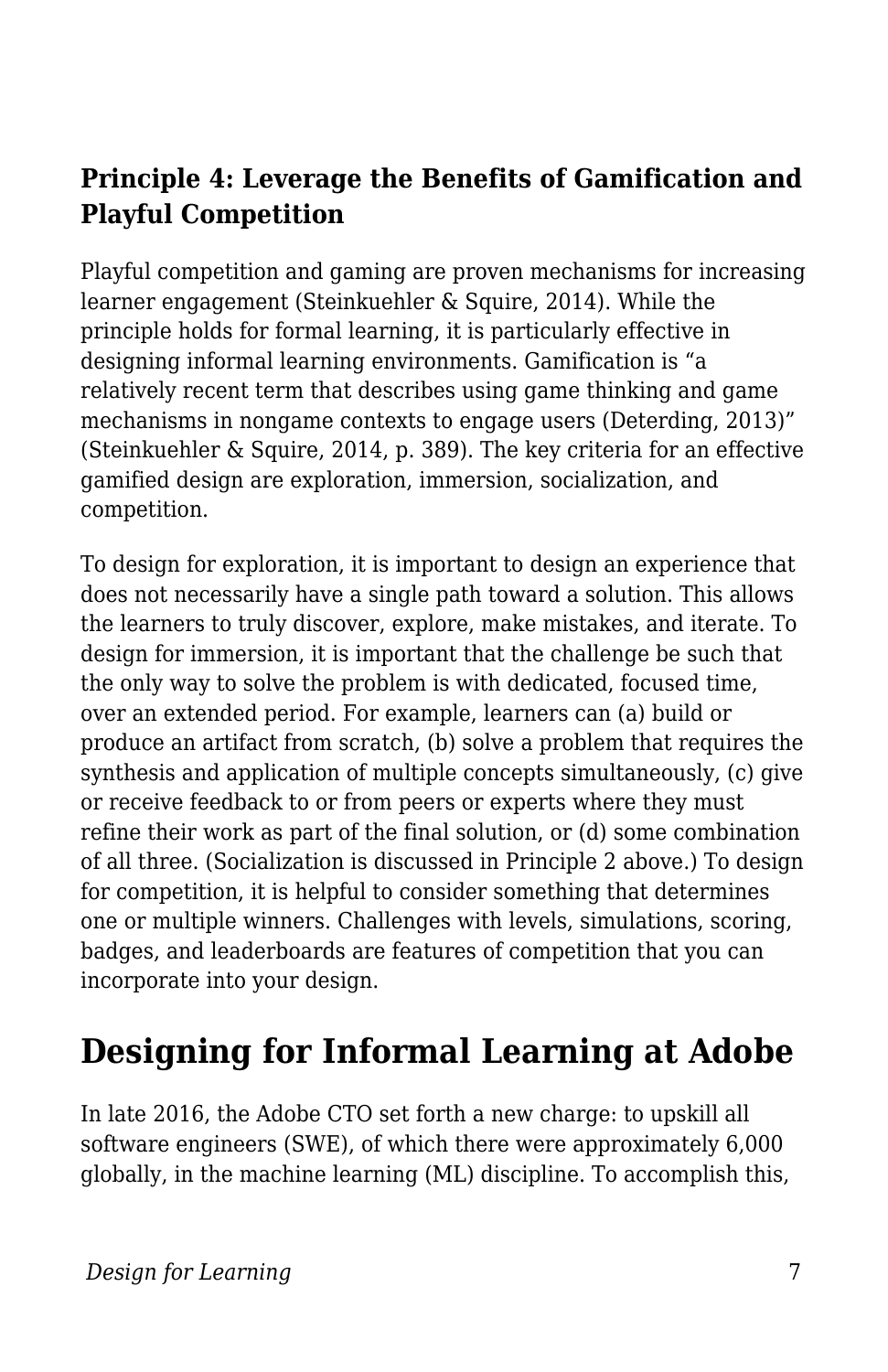an ML Training Program was launched to begin the process of mass upskilling. After one year, an initial cohort of 1,000 individuals had completed the five-month e-learning courses, bringing with them many lessons learned. One consistent point of feedback across multiple stakeholders was that an opportunity for more in-person, hands-on learning was needed compared to the one-hour-per-week classroom sessions that had been available for the participants over the five months. In this instance, the challenge loomed large to introduce a more intensive in-person, hands-on experience to 1,000 people who were scattered across the globe.

To address the feedback, the training team designed and implemented a bootcamp model that incorporated a project-based competition in the form of a hackathon for the second cohort of 1,000. The bootcamps would be three consecutive days each. Over those three days, the team would spend three-fourths of one day delivering company-specific material related to the company's AI/ML platform. The remaining two and one-fourth days for the learners would be spent in the hackathon competition, thus allowing for the immersive and dedicated time-on-task.

To start each hackathon, the training team provided the basic rules and constraints. Bootcamp attendees would divide into small teams of two to six people, organized by their shared ML interests. To gamify the hackathon, each team was asked to prepare a brief "Venture Capital Pitch" to present the ML feature they each worked on over the two or more days. There were four categories that would be awarded winners: most interesting feature, most likely to become an actual Adobe product feature, most whimsical, and best overall feature. During the course of the entire hackathon, a small number of ML experts would roam the large room and answer any questions a team may have.

By creating this environment, the learners spent two or more days laboring to develop their ML feature. The ID team observed that the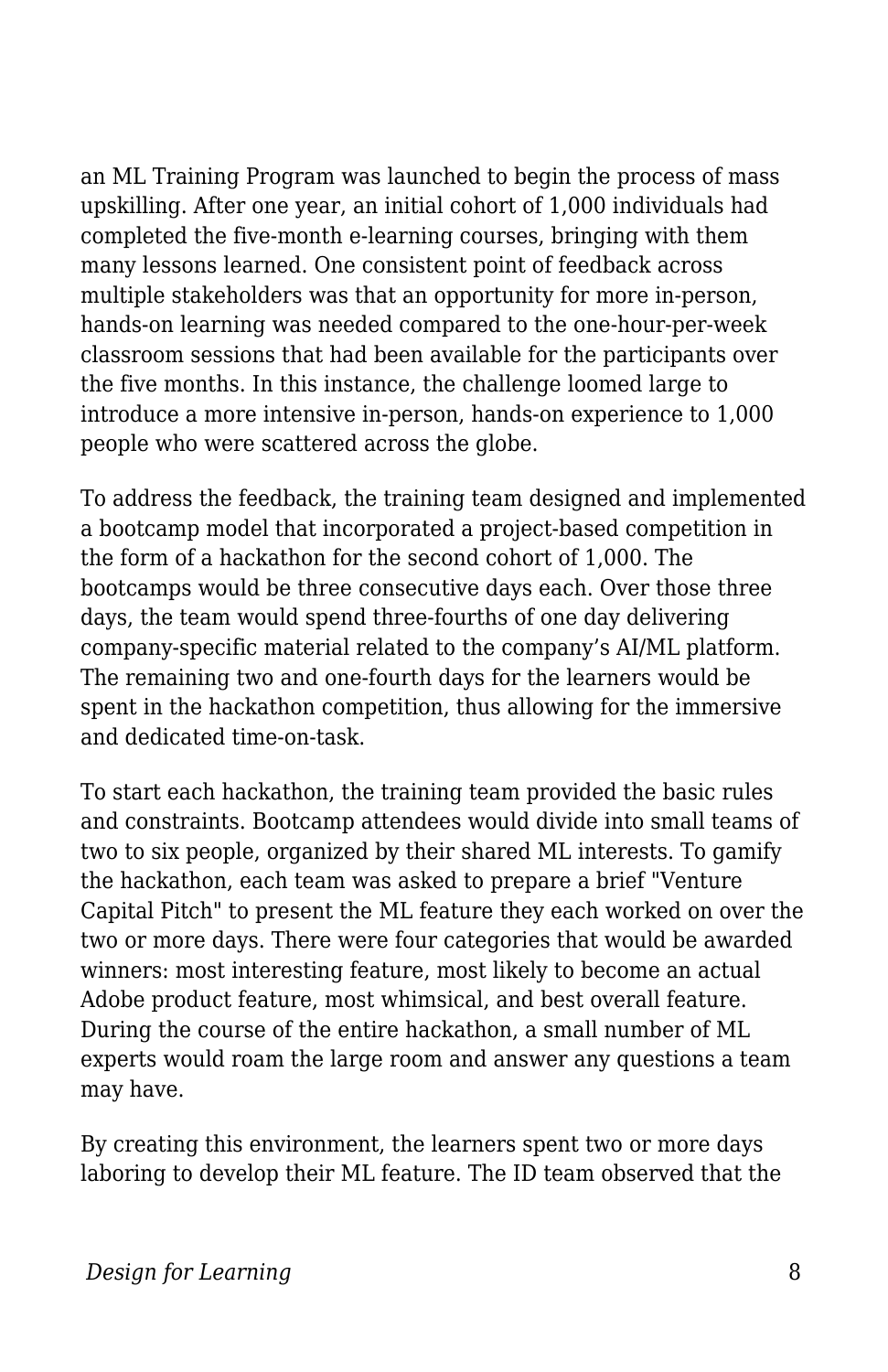competition fueled their natural interest by increasing the participants' drive to ask project-relevant questions and to consume publicly available ML content on the internet. Numerous teams arrived hours before the days started and stayed hours past the day's allotted block of time. Participants would extend what they had learned from the e-Learning courses by scouring publicly available websites to find help for their unique scenarios. Some would watch brief tutorials and, if relevant, immediately teach their teammates what they learned; other teams would divide and test out open-source code and, once successful, exclaim "I got it, it worked!" for the others on the team to know they need not search further.

This pattern repeated itself constantly over the approximately two days. Ultimately, the hackathon experience fostered an environment in which participants would seek out anything and everything to assist them in overcoming an obstacle and therefore advance the ML feature they were designing in hopes of building a competitive feature for the competition. In the end, knowing (and hearing) the effort put forth by all teams, the participants reported taking great pleasure in listening to the presentations and viewing the demos of each team's ML solution developed over the hackathon.

## **Reflection**

Table 1 below lists several informal learning activities with their associated strengths and limitations. The application exercise that follows Table 1 will assist in your thinking of when and how to apply the informal learning design principles discussed in this chapter.

#### **Table 1**

*Strengths and Limitations of Informal Learning Activities*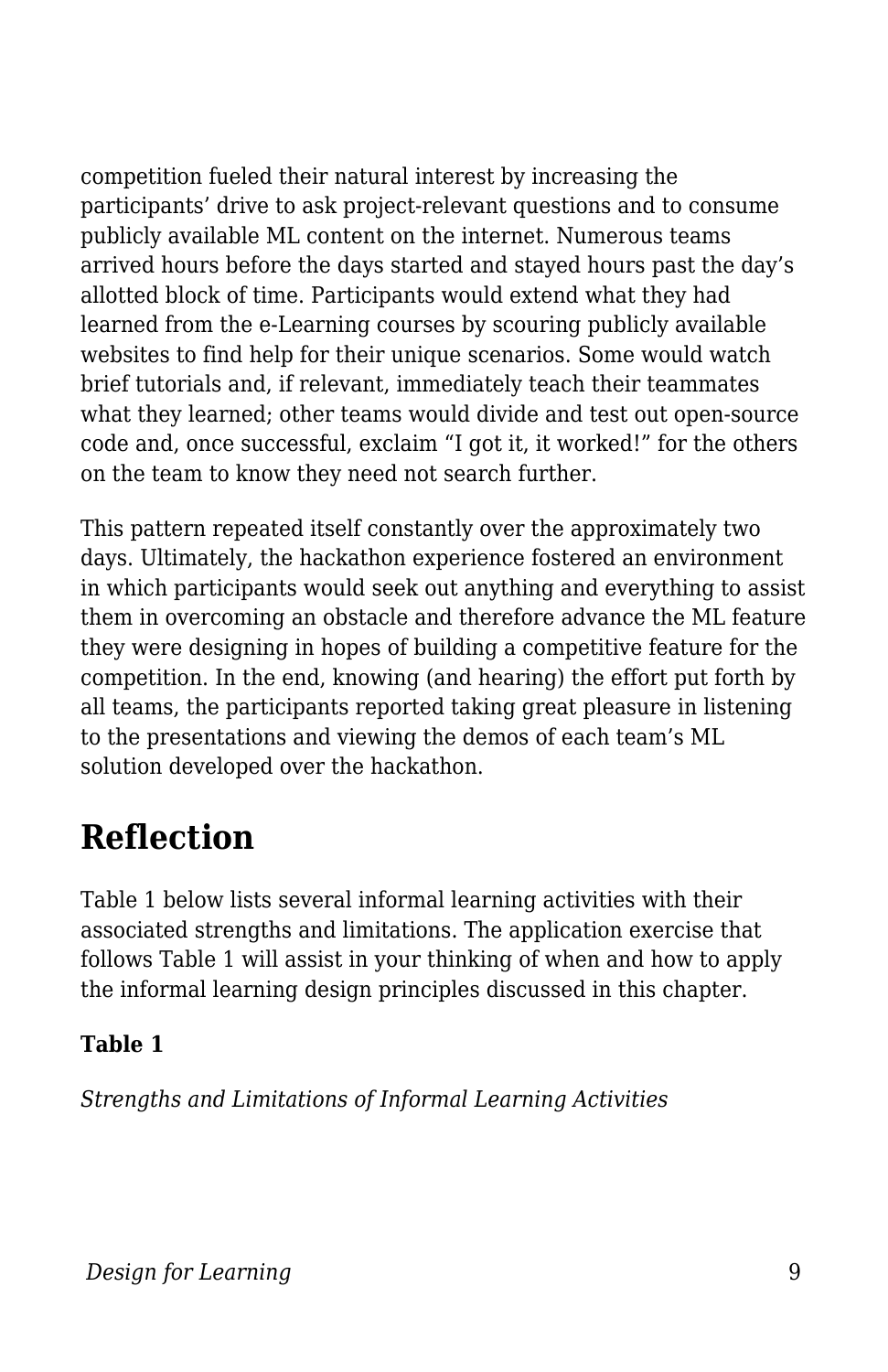| Learning<br><b>Activity/Tool</b>                                              | <b>Description</b>                                                                                                                                                                                                                                                                           | <b>Strengths</b>                                                                                                                                                                                                                                                                   | <b>Limitations</b>                                                                                                                                                                                                             |
|-------------------------------------------------------------------------------|----------------------------------------------------------------------------------------------------------------------------------------------------------------------------------------------------------------------------------------------------------------------------------------------|------------------------------------------------------------------------------------------------------------------------------------------------------------------------------------------------------------------------------------------------------------------------------------|--------------------------------------------------------------------------------------------------------------------------------------------------------------------------------------------------------------------------------|
| Project- or<br>scenarios                                                      | Projects/problems • Can address<br>problem-based allow learners to<br>appropriately<br>struggle through<br>arriving at a<br>solution. The<br>struggle area is<br>essentially the<br>zone of proximal<br>development,<br>where informal<br>learning occurs.                                   | multiple learning<br>objectives with a<br>single problem<br>scenario<br>• Can be<br>accomplished in small<br>groups, thus<br>alleviating the need<br>for a high number of<br>experts to provide<br>guidance or help                                                                | • Cost: potentially very<br>expensive to execute<br>• Time: potentially<br>very time-consuming<br>to design, execute, and<br>evaluate                                                                                          |
| Coaching or<br>mentoring<br>programs                                          | An example of<br>social learning,<br>where a novice<br>from someone<br>more expert. The • Often 1:1<br>cycle of<br>practicing/trying,<br>receiving<br>feedback, and<br>trying again is<br>strongly<br>supported by an<br>expert who<br>serves as a guide.                                    | • Close proximity to<br>relevant expertise<br>• Feedback that is<br>can learn directly very specific, timely,<br>and personalized                                                                                                                                                  | • Time: often difficult<br>to design a program<br>that requires so much<br>time of someone senior<br>in experience<br>• Challenging to find<br>one (let alone many)<br>individuals with<br>seniority willing to<br>participate |
| Job aids,<br>wikis,<br>tutorials, or<br>internal<br>forums                    | A strong<br>collection of<br>relevant<br>resources is<br>generally<br>superior to<br>formal<br>instruction. In<br>contrast to formal<br>instruction, these<br>resources require<br>little cost, take<br>little time to<br>design and<br>produce, and are<br>extremely tactical<br>in nature. | • Cost: minimal<br>• Speed: utility is all<br>that matters, so they<br>can be created<br>quickly<br>• Crowd-sourced<br>information is often<br>highly actionable                                                                                                                   | • Potential lack of<br>monitoring/governance<br>• Because utility is<br>most important, they<br>can sometimes be<br>poorly designed<br>visually                                                                                |
| Communities<br>of practice,<br>learning<br>networks, or<br>external<br>forums | A community of<br>practice is<br>designed for, and • Typically more<br>participants<br>themselves.                                                                                                                                                                                           | • Cost: typically free<br>or inexpensive<br>by, the interested broadly applicable<br>than information in an<br>internal forum<br>• Maintenance &<br>governance                                                                                                                     | • Can be overly<br>general (i.e., not<br>applicable enough)                                                                                                                                                                    |
| Exhibits,<br>museums, or<br>performances                                      | Exhibits and<br>museums are<br>open spaces that<br>encourage<br>exploration and<br>even learning<br>through failure.<br>At a performance, inviting the social<br>an individual<br>learns through<br>observation.                                                                             | • Exhibits and<br>displays can be highly potentially quite<br>engaging<br>• Socializing with<br>other<br>attendees/participants performance or<br>is common, thus<br>component of<br>informal learning<br>• Observational<br>learning is also very<br>effective (Bandura,<br>2003) | • Cost: entry can be<br>expensive<br>• Time: to maximize<br>learning at a<br>museum often requires<br>multiple hours,<br>minimum.                                                                                              |

#### **Design for Learning** 10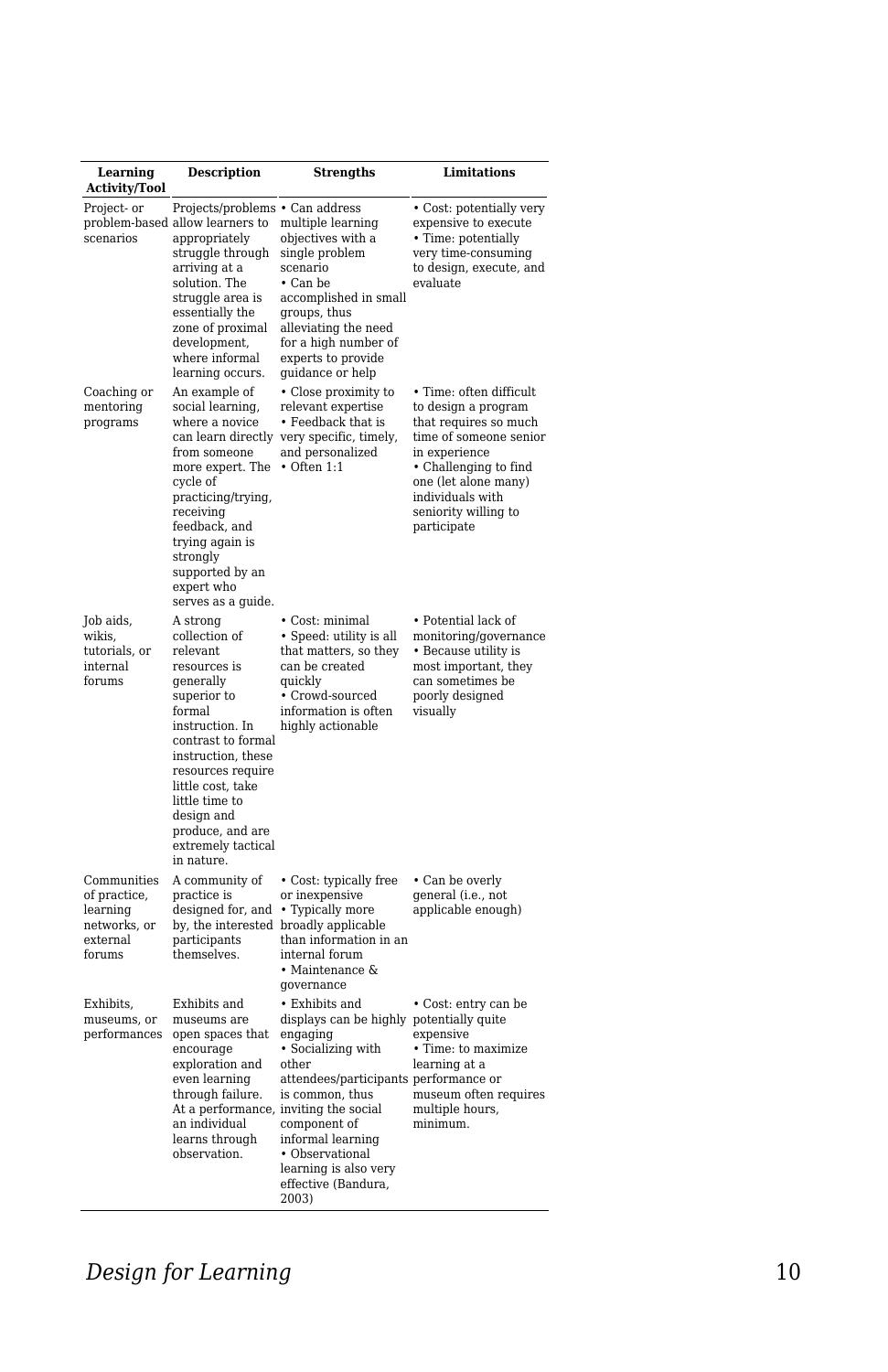#### **Application Exercise**

For your reflection:

- 1. What is the relative amount of information intended to be taught?
	- 1. If it is a considerable amount, consider a formal learning approach.
	- 2. If it is a small amount, formal learning could simply be excessive. Consider a simpler solution like a wiki or jobaid that would require much less time/cost to create.
- 2. What needs to be learned? Is it explicit or tacit?
	- 1. If it is explicit information (i.e., codified or written down), then consider formal instruction.
	- 2. If it is tacit information (i.e., not codified or recorded), consider leveraging an informal learning environment.
- 3. How complex is the material?
	- 1. If it is highly complex, consider formal instruction.
	- 2. If it is not highly complex, consider leveraging a social learning component, where participants must work together or share knowledge to achieve a common goal.
- 4. How much/often is the content subject to change?
	- 1. If it is not often, consider formal instruction. Taking the time, cost, and effort to design a formal experience is justified when it will have a long shelf-life.
	- 2. If the content will change fairly often (or more), then consider an informal learning design which, by definition, embraces a changing landscape and seeks upto-date, accurate information—regardless of the source.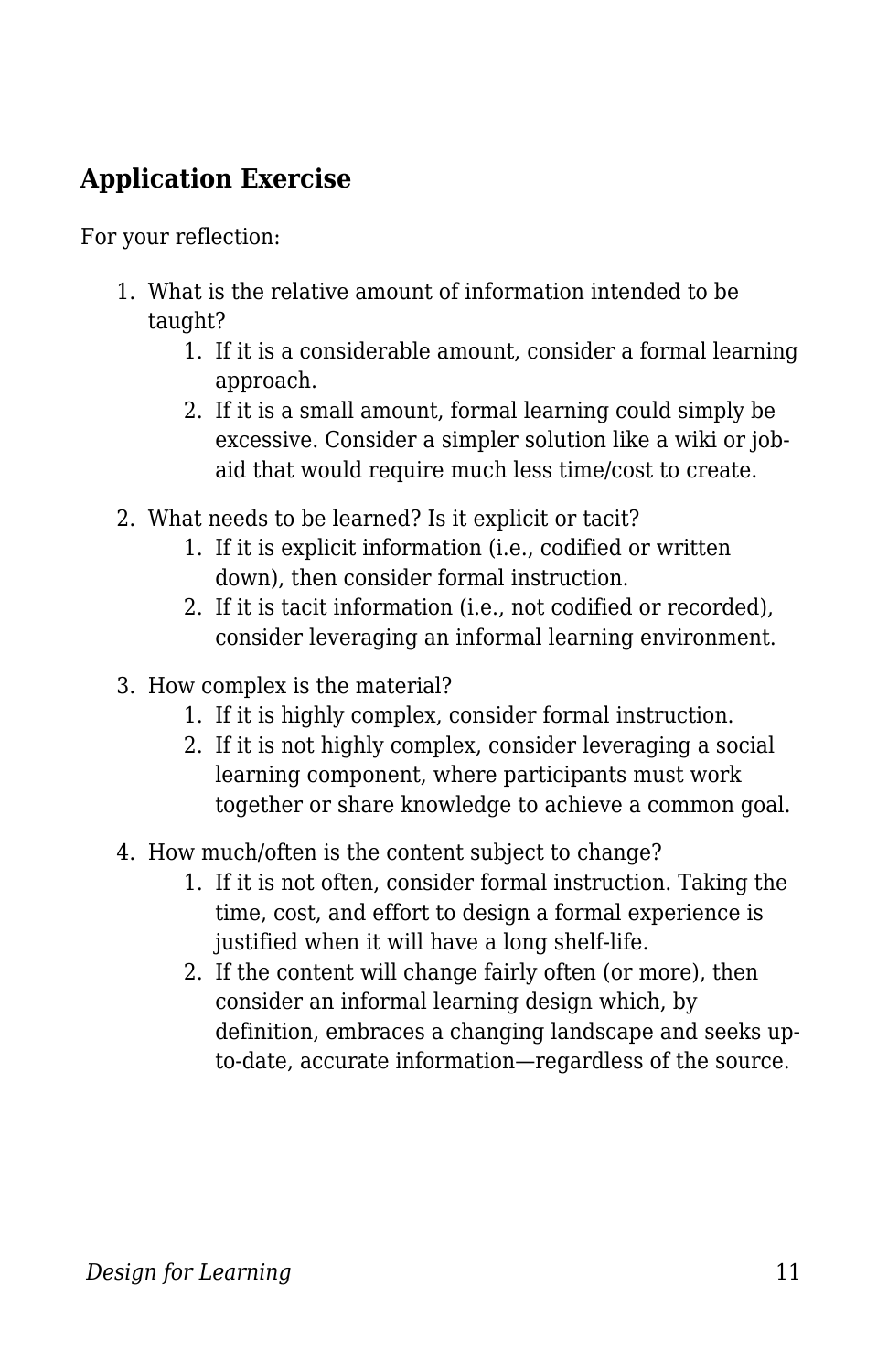# **Conclusion**

The evidence is clear that often, learners gain knowledge predominantly outside of formal settings. As a result, instructional and learning experience designers should be intentional about taking advantage of the affordances of informal learning. To that end, as you follow the four design principles shared above, you will be able to design informal learning experiences that take advantage of the natural interests and curiosity of your learners.

### **References**

- Allen, S. (2004). Designs for learning: Studying science museum exhibits that do more than entertain. *Science Education*, *88*(S1), S17–S33.
- Bandura, A., & Walters, R. H. (1977). *Social learning theory* (Vol. 1). Englewood Cliffs, NJ: Prentice-hall.
- Bandura, A. (2003). Observational learning. In J. H. Byrne (Ed.), *Encyclopedia of learning and memory*, 2nd ed., p. 482–484. New York, NY: Macmillan.
- Bell, P. (Ed.). (2009). *Learning science in informal environments: People, places, and pursuits*. National Academy Press.
- Carliner, S. (2012). *How to evaluate informal learning*. Newsletters published by the Association for Talent Development. Article retrieved from http://bit.ly/1tBwXUk.
- Center for Creative Leadership. (2020, August 5). *The 70-20-10 rule for leadership development*. https://www.ccl.org/articles/leading-effectively-articles/70-20-10-r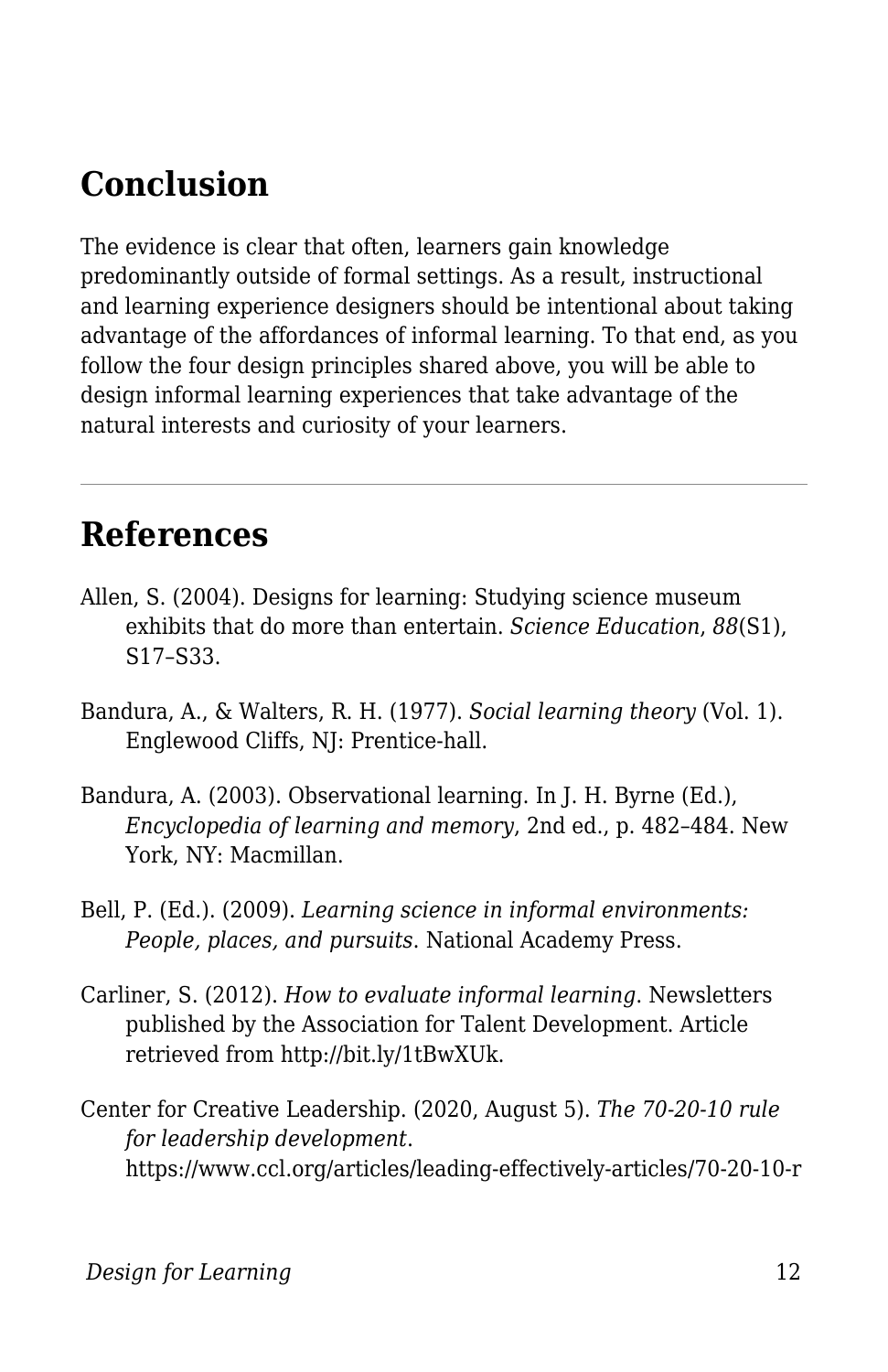ule/

- Cordova, D. I., & Lepper, M. R. (1996). Intrinsic motivation and the process of learning: Beneficial effects of contextualization, personalization, and choice. *Journal of Educational Psychology*, *88*(4), 715.
- Dirksen, J. (2015). *Design for how people learn*. New Riders.
- Evans, J. R., Karlsven, M., & Perry, S. B. (2018). Informal Learning. In R. Kimmons (Ed.), *The students' guide to learning design and research*. EdTech Books. Retrieved from https://edtechbooks.org/studentguide/informal\_learning
- Galanis, N., Mayol, E., Alier, M., & Garcia-Peñalvo, F. J. (2015). *Designing an informal learning support framework*. In Proceedings of the 3rd International Conference on Technological Ecosystems for Enhancing Multiculturality (pp. 461–466).
- Giurgiu, L. (2017). Microlearning an evolving elearning trend. *Scientific Bulletin*, *22*(1), 18–23.
- Livingstone, D.W. (1999). Exploring the icebergs of adult learning: Findings of the first Canadian survey of informal learning practices. *Canadian Journal for the Study of Adult Education*. 13,2: 49–72.
- Miller, C., Veletsianos, G., & Doering, A. (2008). Curriculum at forty below: A phenomenological inquiry of an educator/explorer's experience with adventure learning in the Arctic. *Distance Education*, 29(3), 253–267.
- Peppler, K., Halverson, E., & Kafai, Y. B. (Eds.). (2016). *Makeology: Makerspaces as learning environments* (Volume 1) (Vol. 1). New York, NY: Routledge.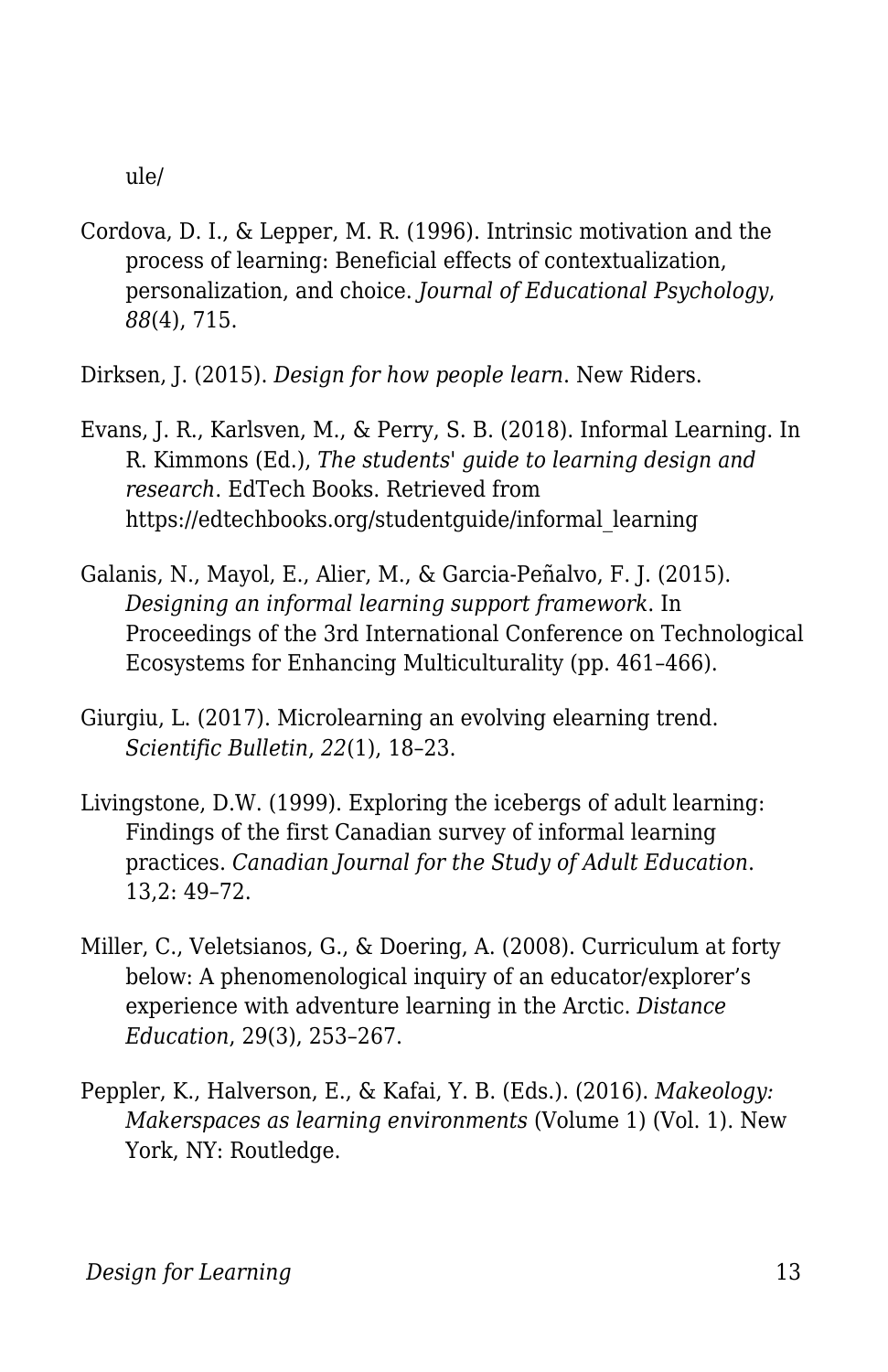- Sefton-Green, J. (2004). *Literature review in informal learning with technology outside school*. Futurelab, Report 7. Available at: www.futurelab.org.uk/research/lit\_reviews.htm
- Sefton-Green, J. (2012). *Learning at not-school: A review of study, theory, and advocacy for education in non-formal settings*. Cambridge, MA: MIT Press.
- Simpson, A., Anderson, A., & Maltese, A. V. (2019). Caught on camera: Youth and educators' noticing of and responding to failure within making contexts. *Journal of Science Education and Technology*, 28(5), 480–492.
- Steinkuehler, C., & Squire, K. (2014). Videogames and learning. *Cambridge Handbook of the Learning Sciences*, 377–396.
- Stokes, P. D. (2005). *Creativity from constraints: The psychology of breakthrough*. London, UK: Springer Publishing Company.
- Vygotsky, L. S. (1978). *Mind in society: The development of higher psychological processes*. Harvard University Press.
- Watkins, K. E., Marsick, V. J., & Fernández de Álava, M. (2014). Evaluating informal learning in the workplace. In T. Halttenen, M. Koivsto, & S. Billett (Eds.), *Promoting, assessing, recognizing and certifying lifelong learning* (pp. 59–77). London, UK: Springer.
- Zhang, J., & West, R. E. (2020). Designing microlearning instruction for professional development through a competency based approach. *TechTrends*, *64*(2), 310–318.